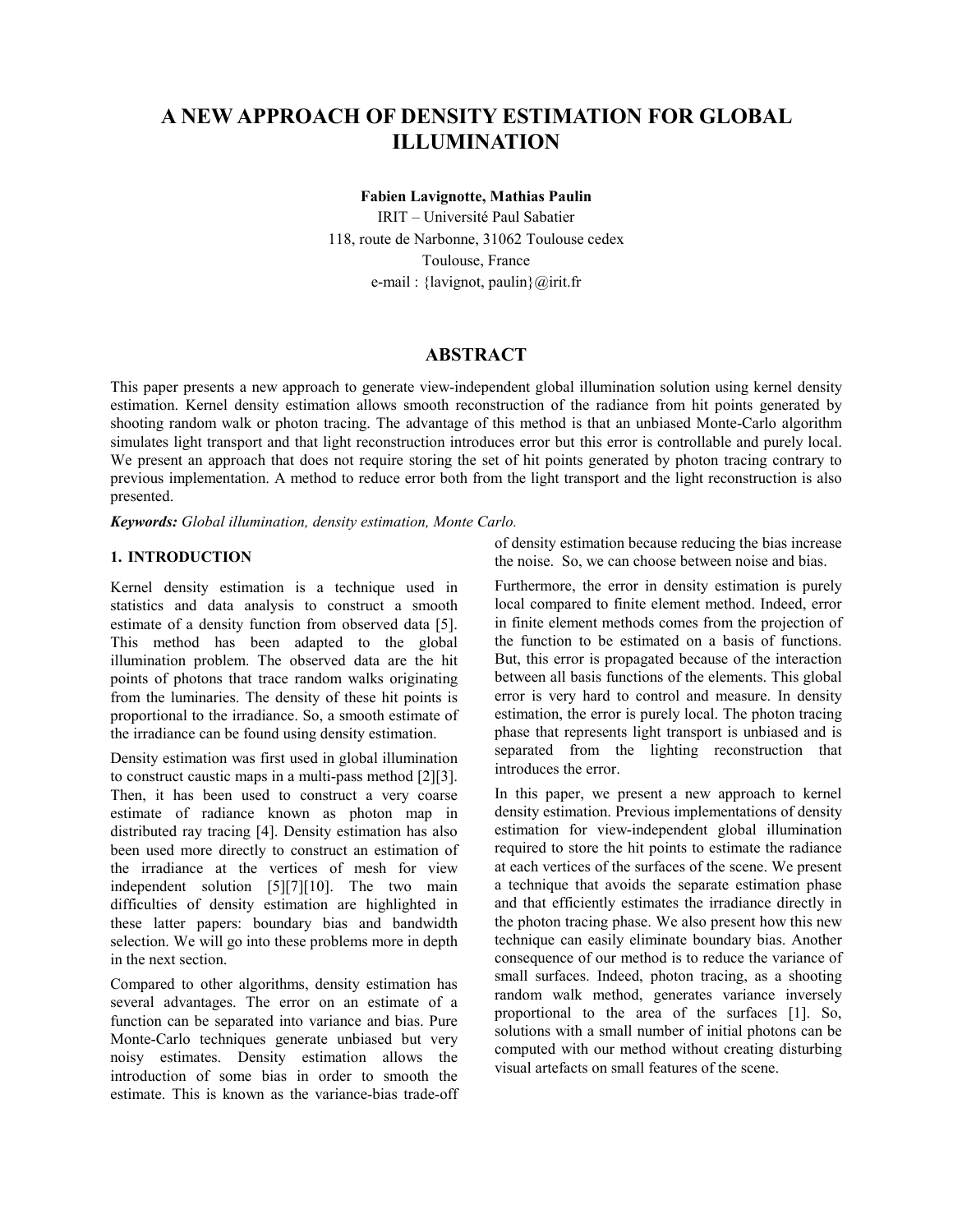## **2. DENSITY ESTIMATION FOR GLOBAL ILLUMINATION**

#### **2.1 Principles**

The kernel density estimation constructs an estimate  $\hat{f}$  of an unknown density function  $f$  from a set of observed data points *X*1,...,*Xn* :

$$
\hat{f}(x) = \frac{1}{nh} \sum_{i=1}^{n} K(\frac{x - X_i}{h}) \quad (1)
$$

with *h* the bandwidth or smoothing parameter and *K* a kernel function [6].

This method has been adapted to the global illumination problem [8]. The set of observed data points is built from photon tracing. Photon tracing simulates the light flow in the scene. First, a photon is generated from a light source according to its emitted radiance distribution. The photon generated is then traced in the environment until it reaches an object. The photon is either absorbed or reflected according to the bi-directional reflectance distribution function or BRDF of the object. If reflected, the photon is then traced again from its hit point in a new direction according to the BRDF of the object.

So, the probability  $p(x)$  that a photon hits an object at a given point *x* is:

$$
p(x) = \frac{1}{\phi n} E(x) \quad (2)
$$

with *n* the total number of photons hit,  $\phi$  the amount of power carried by each photon, and  $E(x)$  the incident irradiance at this point.

Combining (1) and (2),  $E(x)$  can be estimated by:

$$
\hat{E}(x) = \frac{\phi}{h} \sum_{i=1}^{n} K(\frac{x - X_i}{h})
$$

 So, we can reconstruct the irradiance at any point from the hit points  $X_1,...,X_n$  generated by the photon tracing.

#### **2.2 Choice of the kernel**

The incident irradiance  $E(x)$  is a 3-dimensional function, naively the kernel should be in three dimensions. The problem is that the irradiance is only defined at the surface of the scene, so considering the problem in three dimensions is not the correct approach.

The kernel used for density estimation in global illumination has the shape of a disc, centred on the

point where the irradiance is estimated. The radius of the disc corresponds to the bandwidth. The kernel is non zero only inside the disc, in order to have a purely local problem when estimating the irradiance.

A problem with disc kernel is that it does not work with non planar surface. Jensen [4] overcomes this problem using a mixed solution. The hit points for the estimation are selected in three dimensions using a sphere but the kernel is in two dimensions for the computations. This solution used directly can lead to strong visual artefacts but in his method, kernel density estimation is used only after a gathering step as a coarse approximation. So, it does not need an accurate estimation.

Volevich [10] uses photons that are bucketed on a fine mesh. A large numbers of photons are needed in order to have a high accuracy of lighting reconstruction for complex scenes.

## **2.3 Bandwidth selection**

The accuracy of the estimation depends on the bandwidth and on the number of observed data points. If the bandwidth is too high with respect to the number of observed data points, the resulting estimate will be over-smooth, if the bandwidth is too low, the estimate will be too noisy. More formally, we can find in [9] that the integrated square bias is proportional to  $h<sup>4</sup>$ , but the

integrated variance is proportional to  $(nh)$ <sup>-1</sup>.



#### **Figure 1:Bandwidth selection**

Choosing the optimal bandwidth is a difficult task. The figure above illustrates the importance of a good bandwidth selector. The left figure has a good bandwidth, the right one smooth too much the estimation. Hi-tech bandwidth selectors have been described in [8], but they are very expensive.

#### **2.4 Local kernel density estimation**

Walter [8], Myszkowsky [5] and Volevich [10] use variable bandwidth, adaptively chosen for any point of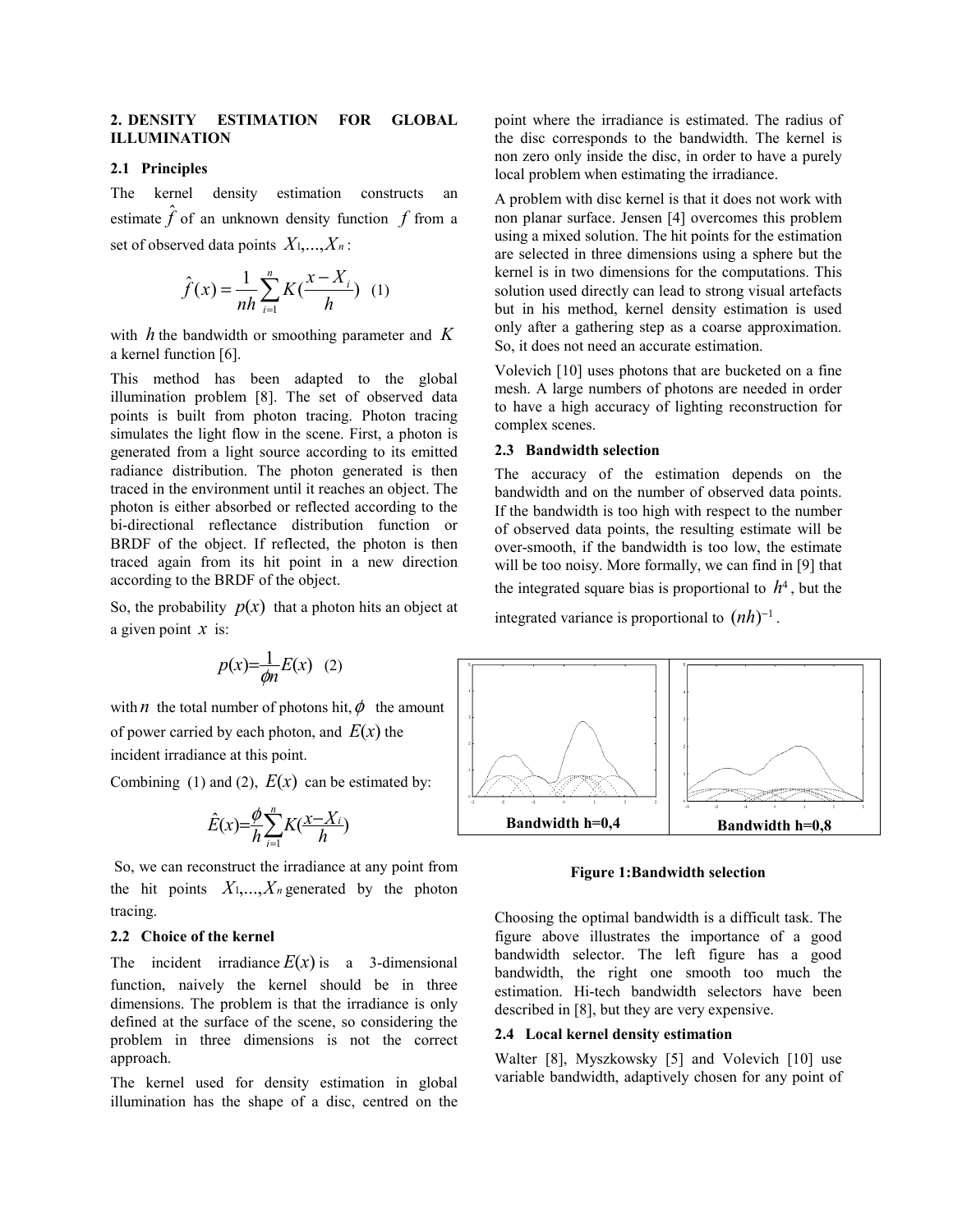estimation to decrease the error. This is known in statistics literature as local kernel density estimator:

$$
\hat{f}(x) = \frac{1}{nh(x)} \sum_{i=1}^{n} K(\frac{x - X_i}{h(x)})
$$

with  $h(x)$  a function that gives a different bandwidth for each point *x* .

To obtain an optimal bandwidth at point x, Walter looked for the value of h that minimizes both the variance and the bias. The variance was estimated from the point data set and the bias was estimated with a difference of two estimators. This technique requires many additional kernel evaluations, twice the original number in Walter's view.

Another technique based on local kernel density estimator is to use the k-th nearest neighbour method, as reported by Jensen [4]. The bandwidth at  $h(x)$  is chosen as the distance from  $x$  to its k-th nearest neighbour. This method is popular because there are a lot of fast algorithms for finding nearest neighbours in computer science. However, it was proven in [9], that the optimal  $h(x)$  is  $\left\{ \frac{f(x)}{f'(x)} \right\}^{\frac{1}{5}}$ , but in the case of the nearest neighbour method,  $h(x)$  is essentially equivalent to  $1/f(x)$ , so it's not a very good choice in many cases.

Finally, Volevich [10] uses some stochastic based estimate of the variance to choose a good bandwidth. The difference of two estimators is also used to evaluate if the irradiance estimation is too biased.

#### **2.5 Boundary bias**

The kernel density estimator assumes that the domain of definition of the density function is unbounded. In the global illumination settings, we deal with bounded surfaces. If we do not pay attention of the boundaryinduced bias, we have strong visual artefacts as illustrated below:



**Figure2: Boundary bias in Cornell box** 

A simple technique to deal with boundary is to reflect the photons along it [9]. This reduces the bias only when the function is locally constant at the boundary.

Walter [8] resolved this problem using the local linear kernel density estimation method. It is complex to implement, but the runtime costs are said to be negligible in his implementation. In fact, local linear kernel density estimation only reduces the bias where the gradient of the function is locally linear.

Jensen [4] and Volevich [10] do not resolve boundary bias because in their method, the estimation is not used directly. Jensen used a costly gather step to eliminate artefacts from his coarse approximation, and Volevich used the estimation only for indirect lighting , direct lighting is computed with a deterministic approach that reduce the visual artefacts of boundary bias.

#### **3. DIRECT ESTIMATION**

#### **3.1 Principles**

Our goal was to estimate the incident irradiance for a scene represented by a triangular mesh. Triangular mesh is the most common representation of objects, it consists of a set of vertices and a set of connected triangles. An estimation of the irradiance must be computed for each vertex of the triangular mesh. The triangular mesh needs to be tessellated enough to provide a correct representation of the irradiance because at display, irradiance at the vertices is interpolated linearly across the triangles.

The basic idea of our approach is to not store the hit points for the estimation. Instead, we directly evaluate the contribution of a photon after it hits a triangle. The same choice has been made by Volevich [10].

The direct estimation of the irradiance has several obvious advantages:

- No need for complex and costly structures for storing hit points data set
- No needs of cache mechanism for huge set of hit points data

The main inconvenient of direct estimation is that we cannot use the set of hit points as guidance for choosing the bandwidth contrary to previous approaches. We will present in the next section how this problem can be overcome.

First of all, we will present an efficient algorithm for direct kernel density estimation. The kernel we use for the estimation is the 2D Epanechnikov kernel that is

defined by: 
$$
K(x) = \begin{cases} 2\pi^{-1}(1-|x|^2) & \text{if } |x| < 1 \\ 0 & \text{otherwise} \end{cases}
$$
. From the

formula of the kernel density estimation presented in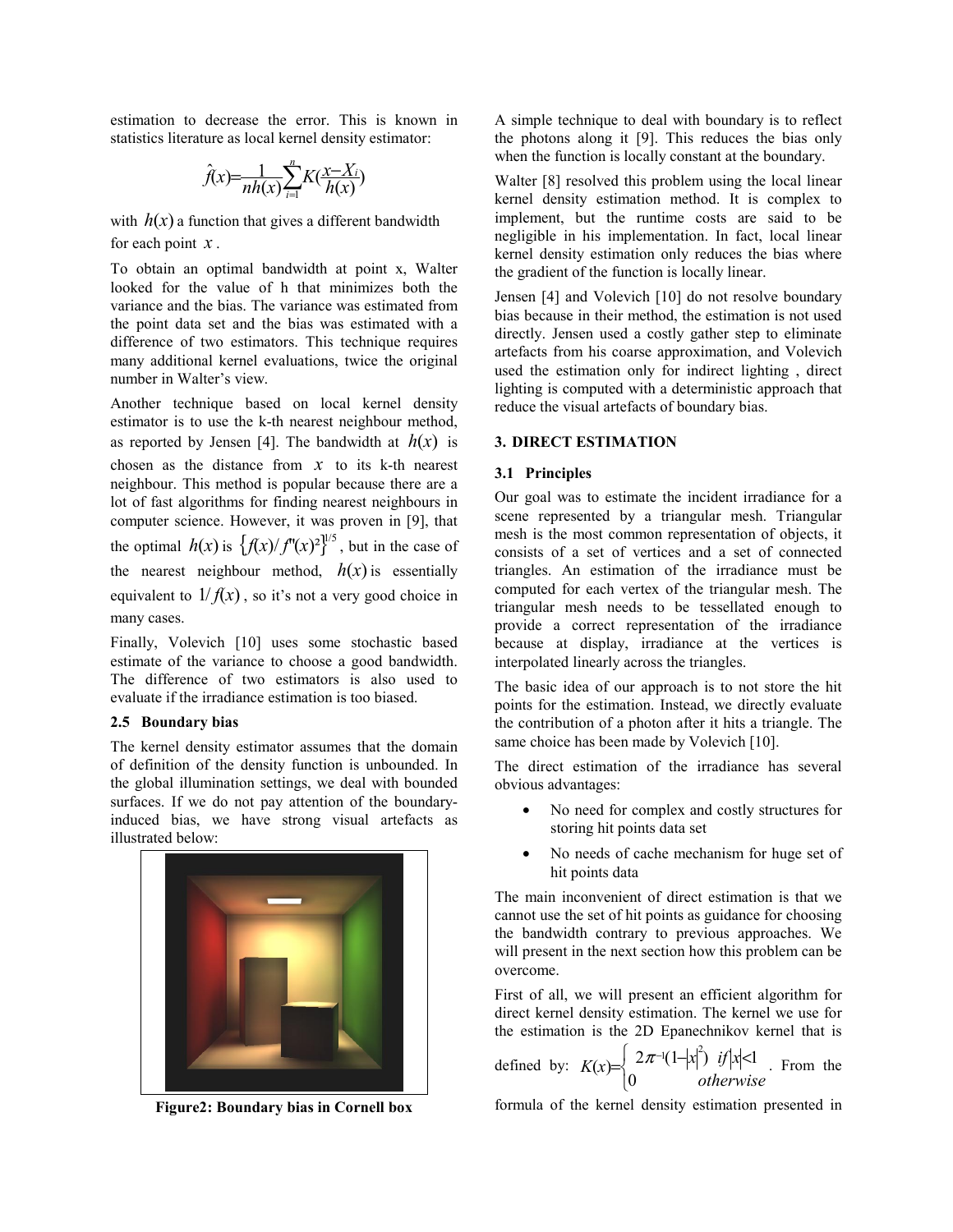section 2.1 and the formula of the kernel, we can find that the contribution of the hit point x to the vertices v

is 
$$
\frac{2\phi}{\pi h} \left(1 - \left|\frac{v - x}{h}\right|^2\right)
$$
 if  $(v - x) < h$ , 0 otherwise.

This means that only the vertices at a distance from the hit point less than the bandwidth h are affected by the hit point contribution. So, we need an algorithm to quickly find the neighbouring vertices. To do this, we use the edge connectivity of the triangular mesh as illustrated below:



**Figure 3: propagation of the contribution** 

The algorithm of the propagation is then:

*addContribution (Point x): For each vertex v of the triangle Do*   $d = (v - x) / h$  *If |d| < 1 Then Add*  $2\phi(\pi h)^{-1}(1-|d|^2)$  to  $\hat{L}(v)$  *For each edge e of the triangle Do addContribution(e,x) addContribution(Edge e, Point x) Let v the vertex opposite to the edge e*   $d = (v - x) / h$  *If |d| < 1 Then Add*  $2\phi(\pi h)^{-1}(1-|d|^2)$  to  $\hat{L}(v)$  *Let e' the edge that start from v addContribution(e',x) Let e" the edge that finish in v AddContribution(e",x)* 

To break cycle during propagation with the edge connectivity, we also need a flag for each vertex to know if the contribution of the hit point x has not already been added. For clarity, we have not shown the algorithm with this information.

#### **3.2 Bandwidth selection**

The problem of direct estimation is that we must choose a fixed and empirical bandwidth per surface at the start-up of the photon tracing phase. Fortunately, we present a method to select automatically a bandwidth.

First, a set of hit points is generated with a low number of initial photons. The mesh of the scene does not need to be tessellated at this point. Then, the bandwidth for each surface is chosen using least squares cross validation on hit points of this surface [6].

The method consists in searching the bandwidth h that minimize the function:

$$
M(h) = \frac{1}{n^2 h} \sum_{i} \sum_{j} K^* (\frac{X_i - X_j}{h}) + \frac{2K(0)}{nh}
$$

with  $K^*(t) = K^{(2)}(t) - 2K(t)$ .

A problem is that some surfaces may not have sufficient hit points to find a suitable bandwidth. So, bandwidth is computed only for surfaces with a sufficient number of hit points. The bandwidth of the other surfaces can then be chosen using an average of neighbouring surfaces.

Then, we adapt the bandwidth for a different number of initial photons. As shown in [9], the optimal bandwidth that minimizes the integrated mean squared error is proportional to  $n^{-1/5}$ . So, if the optimal bandwidth  $h$ has been found for  $n_1$  photons, optimal bandwidth  $h_2$ 

for *n*<sub>2</sub> photons is then:  $h_2 = \left(\frac{h_1 h_1}{h_2}\right)^{1/5}$  $h_2 = (\frac{h_1^5 n_1}{n_2})^{1/5}$ .

The next phase of the density estimation algorithm is then performed without storing the hit points of the photons. Also, mesh is tessellated until the distance separating neighbouring vertices is less than a specified threshold that is equal to the bandwidth times a constant parameter usually between one by four and one by two.

#### **4. REDUCING VISUAL ARTEFACTS**

#### **4.1 Extended triangles**

A cause of strong visual artefacts with density estimation is boundary bias as explained in §2. Boundary bias is eliminated with a new method. We consider that the surfaces are not bounded for the estimation. That means that photon hit points used for the density estimation can be outside the triangle.

To obtain the hit points outside the triangles, the contour of the triangular mesh is extended by the bandwidth. Extended triangles are built from the extended contour and the basic contour using basic triangulation. Then, extended triangles are added to the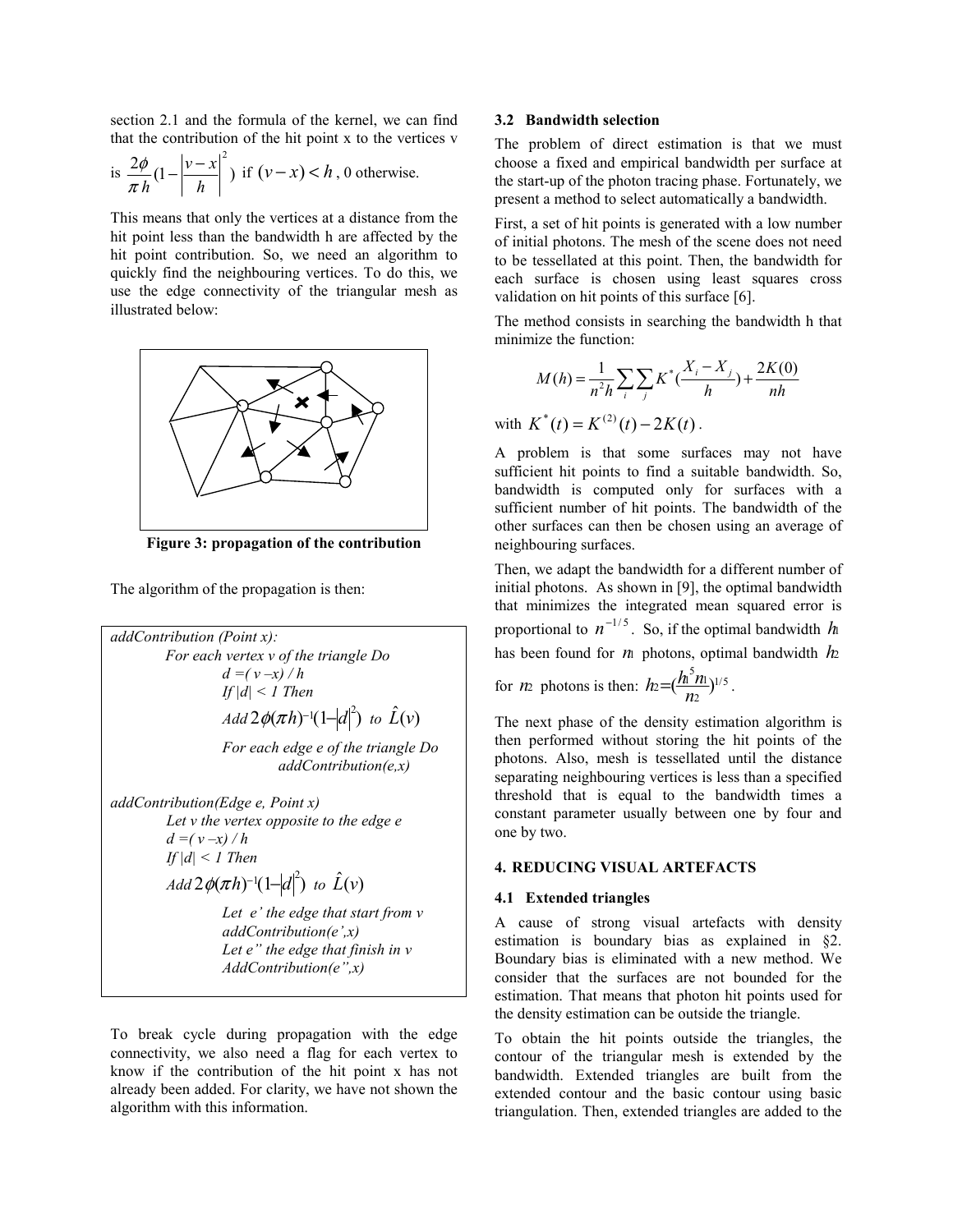photon tracing phase. The difference with normal triangle is that we do not stop the photon when it intersects an extended triangle, we only add its contribution as explained in  $\varnothing$ 3.

With this approach the bias at the boundaries is naturally eliminated. The irradiance at the boundaries is not sub estimated because of the lack of hit points outside the border.



**Figure 5: Boundary bias elimination** 

A direct consequence of this method is also to eliminate the higher variance on small surfaces because the kernel support of the estimation at the vertices of small surfaces has the same size than for large surfaces. That means also that we can use a small amount of photons to estimate the radiance without having disturbing noisy artefacts on small features of the scene.

The principal drawback of this method is that extended triangles add a lot of geometric complexity to photon tracing especially if the bandwidth is high. On the other hand, our method does really eliminate boundary bias contrary to previous approaches that make assumptions on the property of the function at the boundary.

## **4.2 Bias from discontinuity**

The method of extended triangles does not eliminate all visual artefacts. The problem appears at touching surfaces. A touching surface create boundary that causes also bias. We resolve this boundary bias as previously. We consider for the estimation that there is no boundary. That means that for the estimation at a vertex above the touching surface we consider there is no occlusion by the touching surface.

The photons are not stopped after a hit with a surface. But its contribution to the estimation of irradiance at a vertex after the first hit is only added if the vertex is above the first hit plane. So, a photon is stopped only after they are at a distance from the first hit plane greater than the bandwidth because then its contribution is null.

## **4.3 Bias from singularity**

There is still a case of visual artefact with the current method. Indeed, when a photon is traced the probability to hit a point behind the plane of his origin is null. This is in fact a case of boundary-induced bias where the boundary is the line of intersection between the origin plane of the photon and the kernel support of the vertex. To eliminate this boundary bias, we use a special boundary kernel. We choose the local constant kernel instead of the local linear kernel for efficiency reason because we must compute the boundary kernel for each photon-hit point near the boundary.

## **5. RESULTS**

We have implemented an algorithm based on the approach presented in the previous section. Our implementation has several limitations for the moment in terms of realism:

- All surfaces are perfect diffuse reflectors
- Colour are represented by RGB
- Emitted radiance distribution is constant

A very interesting aspect of our algorithm is to need only one parameter to control the quality of the solution: the number of photons traced from the light sources. We use a tenth the number of photons to find the bandwidth for each surfaces using least squares cross validation. Other parameters control the efficiency of our algorithm. Indeed, efficiency depends of the size of the uniform grid used to accelerate photon tracing and the level of tessellation. The uniform grid has been greatly modified to take into account the various techniques of bias reduction.

In the table below, time are presented for different scenes with hundred of thousand and one million of photons. All the results have been obtained on an Athlon 900 MHz using Linux.

|             | $#$ of photons |           |  |
|-------------|----------------|-----------|--|
|             | 100 000        | 1 000 000 |  |
| Cornell Box | 11,8s          | 76,92s    |  |
| Room        | 27,86s         | 164,54s   |  |
| Library     | 140,63s        | 725,34s   |  |

Then, we compared our algorithm without the extended triangle technique to show the impact in terms of efficiency.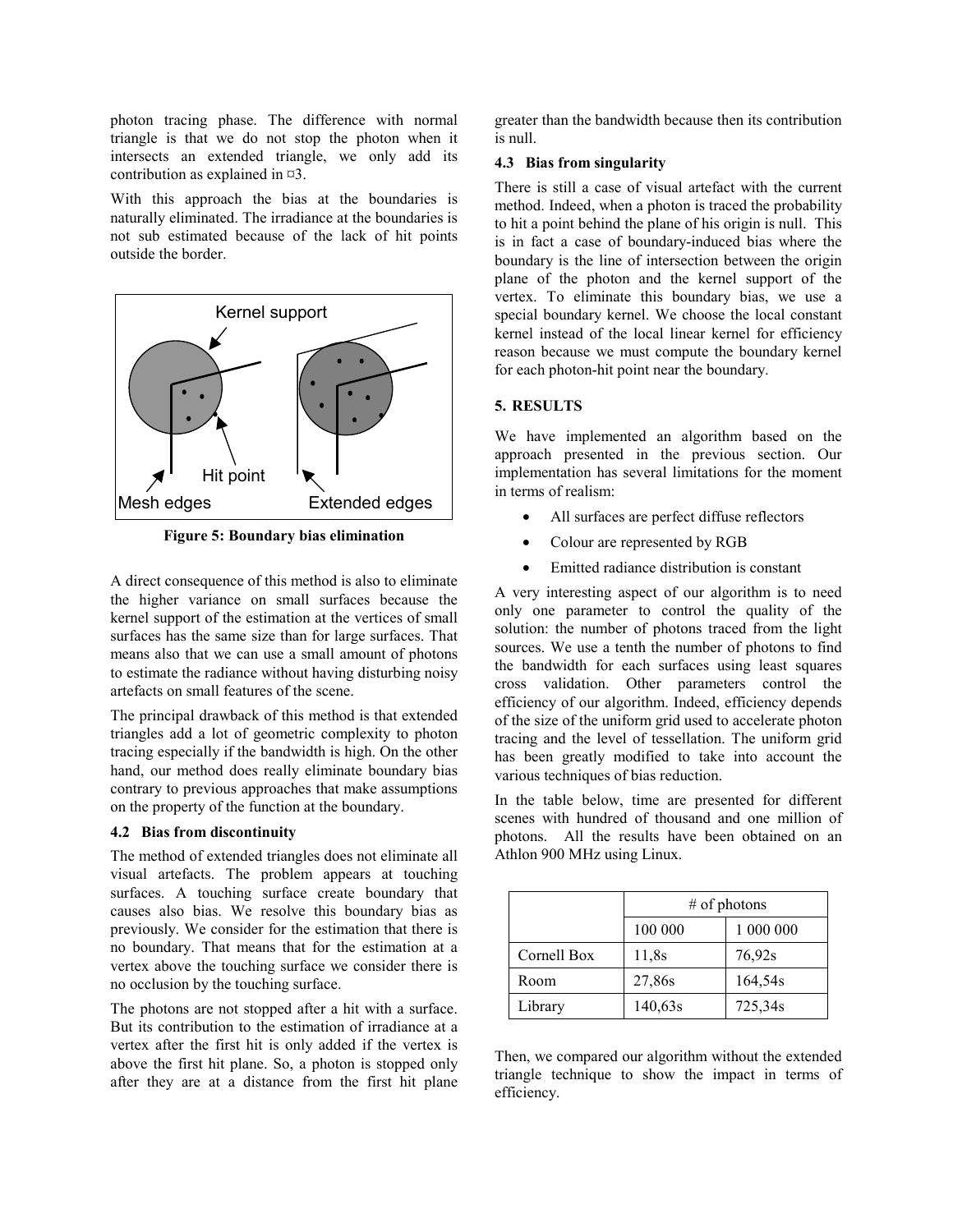|             | $#$ of photons |           |  |
|-------------|----------------|-----------|--|
|             | 100 000        | 1 000 000 |  |
| Cornell Box | 7,36s          | 68,23s    |  |
| Room        | 10s            | 100,39s   |  |
| Library     | 26,4s          | 220,21s   |  |

These results, compared with the result with extended triangle, show that our extended triangle method has fewer penalties when the number of photons is high. Indeed, in this case, the bandwidth is smaller and many part of the algorithm depends on the size of the bandwidth. Especially, for the Library scene composed of many small triangles, the lack of efficiency of our extended triangle method is explained by the fact that a lot of triangles are extended by the bandwidth so it increase considerably the geometric complexity of the scene.

We show in the table below how our algorithm scale with the complexity of the scene in terms of memory. The library scene has not a linear growth of memory because the number of extended triangles is more important than in the previous scenes.

|             | # of initial<br>triangles | $#$ of<br>tessellated<br>triangles | Memor |
|-------------|---------------------------|------------------------------------|-------|
| Cornell Box | 36                        | 11808                              | 11 MB |
| Room        | 338                       | 15572                              | 15 MB |
| Library     | 18246                     | 26548                              | 31 MB |

Finally, in the figure below, we compare visually continuous random walk radiosity [1], at the top with our method at the bottom. The time to generate the two images is roughly the same but random walk radiosity uses five millions photons while our technique uses one hundred thousand photons. In random walk radiosity, noise is still present on the small triangles, as on the book. To eliminate completely noise, an hundred millions of photons must be traced. It demonstrates clearly the problem of pure Monte Carlo technique: the convergence is very slow. Our method is not more accurate, but it decreases the noise for less photon traced.



## **Figure 7: Comparison with random walk radiosity at the top and our method at the bottom**

## **6. CONCLUSION**

We have presented a new approach to density estimation for view independent global illumination. Our approach has several advantages compared to previous implementation. It has low memory requirement, and reduces visual artefacts. Also, a coarse estimate can be obtained very quickly with a small number of photons without creating disturbing visual artefact. Furthermore, an important advantage for usability of our method is that only one parameter